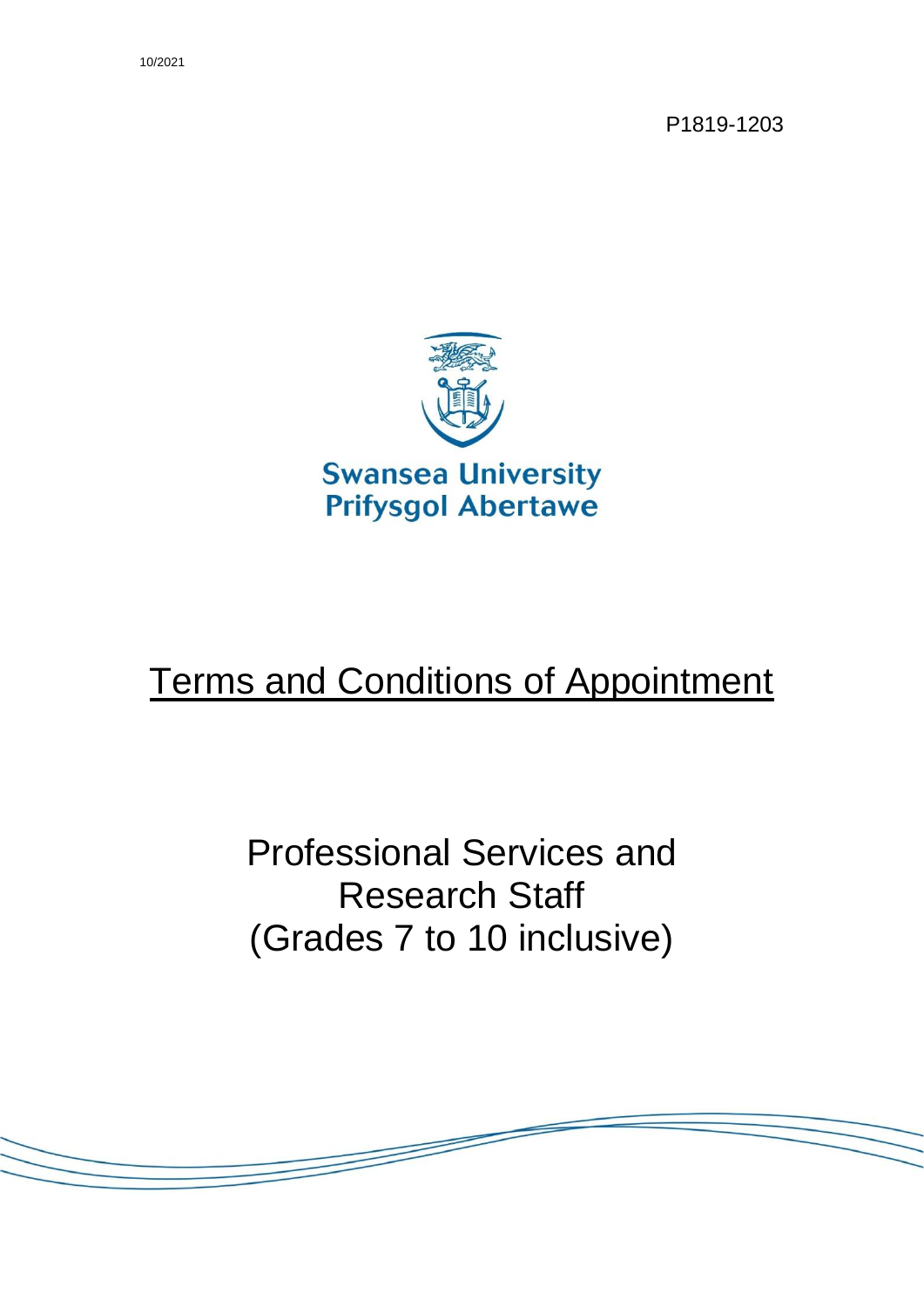### **Terms and Conditions of Appointment**

#### **Professional Services & Research Staff (Grades 7 to 10 inclusive)**

Appointments are subject to the Statutes of Swansea University and to the conditions prescribed by resolution of the Council at the time of appointment.

#### **DUTIES**

The duties will be as arranged by the Head of College/Department, commensurate with their level of appointment. The detailed duties will be as set out in the job description.

## **PROFESSIONAL DEVELOPMENT**

Members of the Staff are required to continue their professional development through participation in appropriate training and development courses provided by Swansea University. Members of staff are required to engage in the Professional Development Review process.

#### **OUTSIDE WORK**

Members of the full time Staff are not permitted to hold any other appointment save with the express approval of the Council in exceptional circumstances, nor to undertake any other duties which interfere with the effective discharge of the duties of the post.

# **FINANCIAL REGULATIONS AND PERSONAL CONSULTANCY**

All appointments are subject to the Policy on Personal Consultancy Services and to the 'Regulations for Internal Financial Management' as may be varied from time to time. Non compliance with these Regulations, where appropriate, may be considered as a disciplinary offence. A copy of these Regulations and those for Personal Consultancy Services are given to all appropriate new members of staff on appointment.

#### **SALARIES**

The salary scales for staff will be as stated in letters of appointment. The scales are available on the Human Resources Department website: [http://www.swansea.ac.uk/personnel/current-staff/salaries-and-pay/,](http://www.swansea.ac.uk/personnel/current-staff/salaries-and-pay/) or by request from the Human Resources Department.

The salary is payable monthly by direct credit into a named bank/building society account.

Increments are usually payable on the 1 October each year, up to the maximum point of the scale, excluding discretionary points. However, in order to be eligible for incremental advancement, members of staff are required to have completed 6 months continuous employment, at that grade, with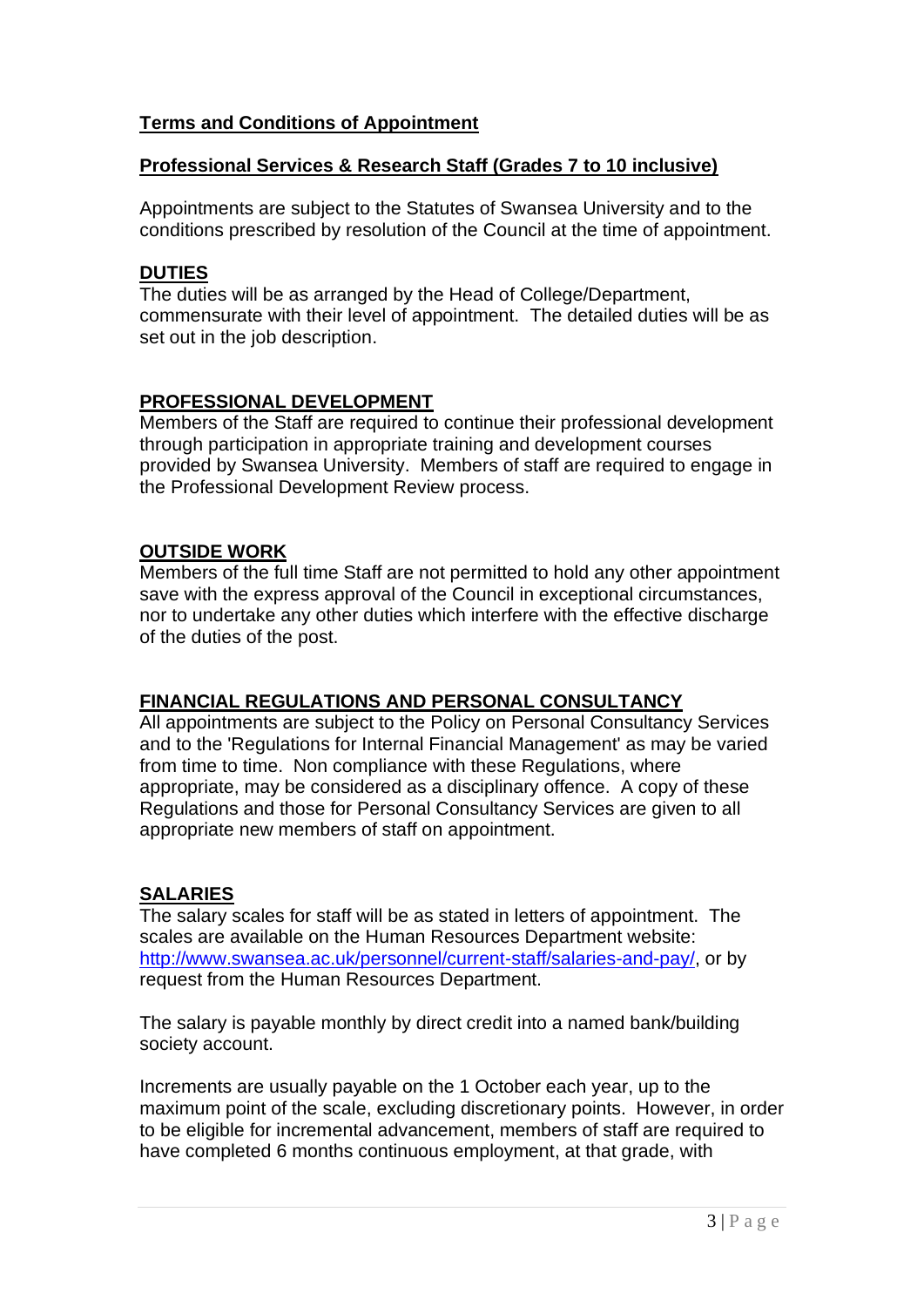Swansea University, i.e., must have been in the employ of Swansea University prior to 1 April of the year in question.

#### **PROBATION**

Appointments are probationary for a period of one year in the first instance and may be confirmed on the satisfactory completion of that period. In the case of appointments which are not confirmed at the end of the one year probationary period, the provision exists for such appointments to be extended for up to a maximum of six months.

In the case of Fixed Term Appointments, these too will normally be probationary. In the case of an initial appointment of less than the normal probationary period, the duration of the appointment will count towards the normal probationary period in the event of the appointment being renewed beyond the initial date of termination.

## **HOURS OF WORK**

Full time members of staff will be required to work not less than 35 hours per week and such additional hours as are necessary for the proper discharge of the duties of their appointments.

Hours of attendance will be by arrangement with the Head of College/Department or such other person delegated to act with their authority.

Part-time hours will be as stated in individual letters of appointment.

# **HOLIDAY PERIODS**

Members of staff entitled to 31 days paid annual leave, which includes six days on dates determined by the University.

Members of staff are also entitled to 8 paid statutory days in addition to their annual leave entitlement.

Such members of staff who join or leave Swansea University during the course of a leave year are entitled to the appropriate proportion of their annual leave based on completed service.

# **MEDICAL EXAMINATION AND SICKNESS PAY**

Appointments are subject to a satisfactory medical examination.

Appointments are subject to the regulations of the Sickness Pay Scheme of Swansea University. A copy of the Scheme and of the University's Statement about Statutory Sick Pay is made available to all employees on appointment.

It is the responsibility of the employee to inform the nominated representative in their College/Department by telephone, as early as possible on the first day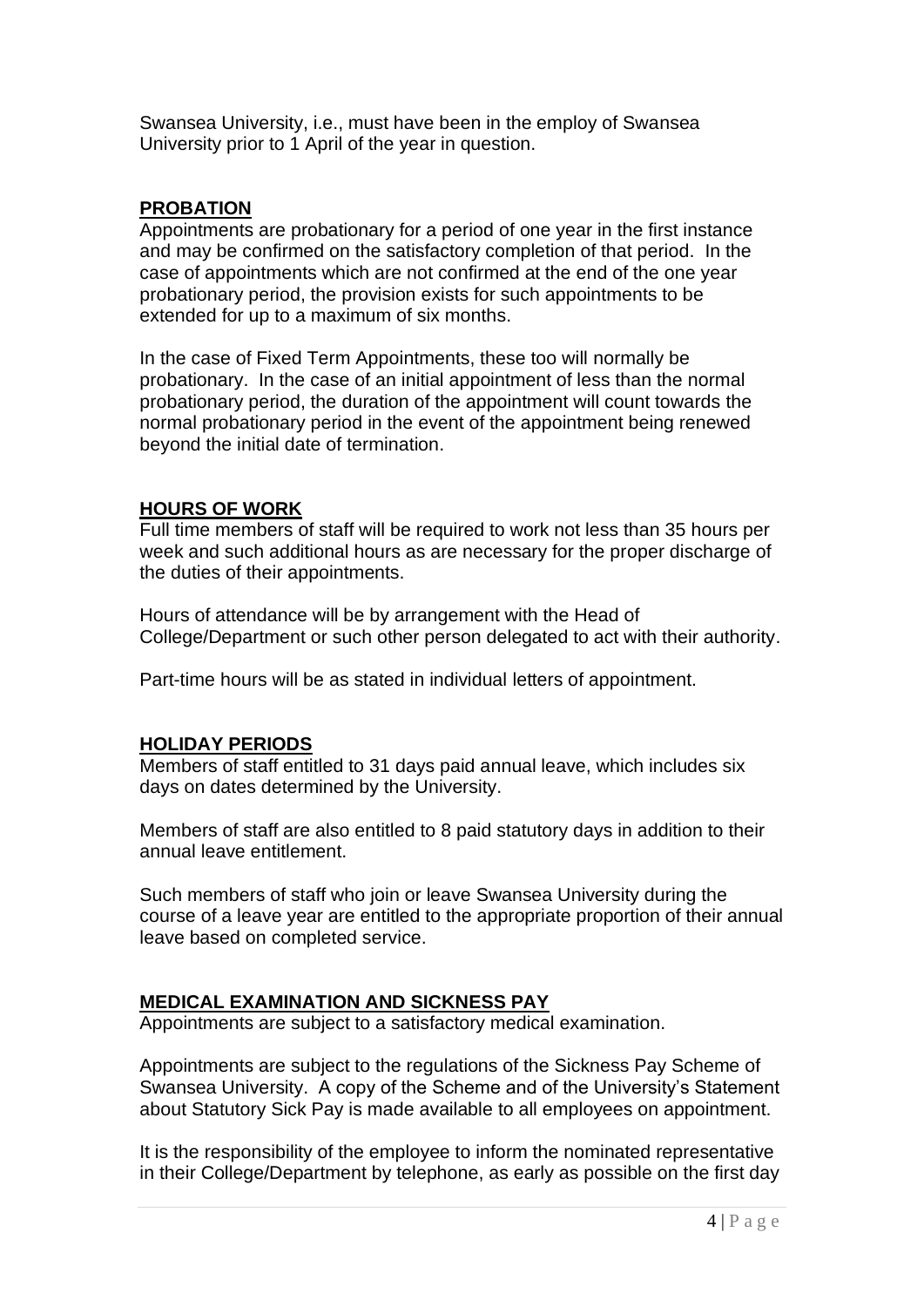of absence. They should indicate the reason for the absence and where possible give an indication of the anticipated duration of the absence.

In exceptional cases a telephone call from a friend or relative will be accepted.

Throughout the period of absence, employees are required to keep their manager (or nominated representative) informed of their progress and when they are expecting to be able to return to work. The frequency of this contact can be agreed, dependant on the reason for the absence and the expected timescale for recovery.

Failure to provide the necessary certification could lead to sick pay being suspended until the documentation is received. In the case of continued failure to provide certification, disciplinary action may be taken.

For periods of sickness between 1-7 calendar days staff must complete a Self Certificate Form, as required by both the University's Occupational Sick Pay Scheme and Statutory Sick Pay procedures. This form will be completed when the individual has returned to work as part of their Return to Work Review The form is then signed by the Line Manager (or nominated representative) and forwarded to the Human Resources Department.

For periods of sickness lasting more than 7 calendar days staff who are absent due to sickness for more than seven consecutive calendar days must obtain a doctor's certificate. This certificate should be sent to the designated individual in Swansea University on the seventh day of absence, or as soon as practicable.

If the absence continues and further medical certificates are required, then where possible these should be received by Swansea University before the previous certificate expires. In cases where this is not possible, i.e. for reasons outside the individual's control, the individual must inform their line manager prior to the expiry of the current certificate.

Before any return to work, if an absence warrants a Doctor's Statement, such a Statement indicating fitness to return should be produced.

(NB: Please note the importance of providing these Certificates, as under the rules of Statutory Sick Pay, Swansea University is entitled to withhold payment of Statutory Sick Pay if there is late notification of absence).

# **ACCIDENTS AT WORK**

In all cases where an injury is sustained at work, the injury must be immediately reported to the Head of College and an official Swansea University Accident Report must be completed. This is obtainable from the College Health & Safety Coordinator, Security Office or the Internet at [http://www.swansea.ac.uk/estates-and-facilities](http://www.swansea.ac.uk/estates-and-facilities-management/healthsafety/formsdocuments/)[management/healthsafety/formsdocuments/](http://www.swansea.ac.uk/estates-and-facilities-management/healthsafety/formsdocuments/)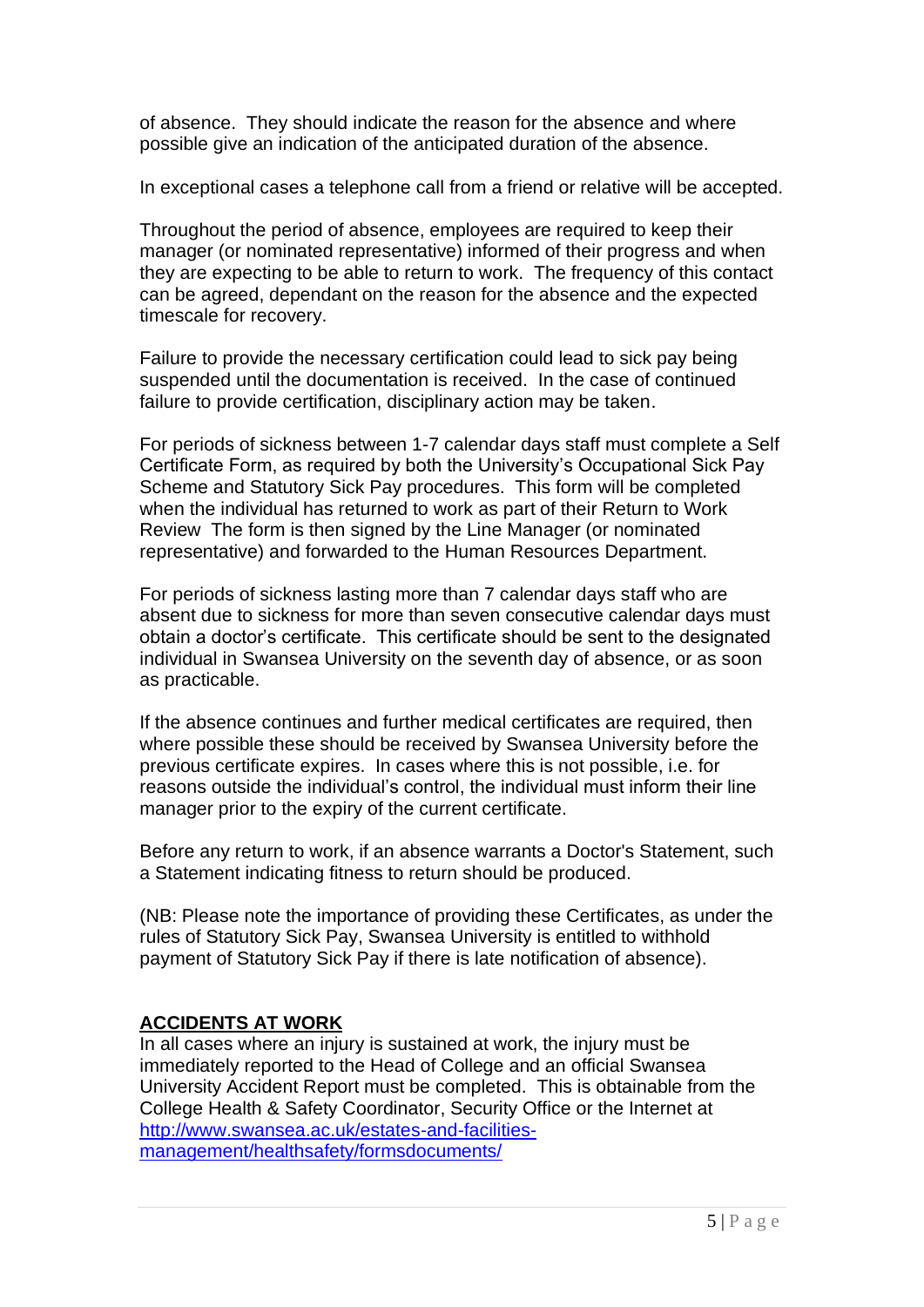## **Universities Superannuation Scheme (USS)**

From 1 July 2013, employees who are aged between 22 and State Pension Age and who earn above the monthly threshold set by Government for the current tax year, will be automatically enrolled into USS and will join the USS Retirement Income Builder.

With effect from 1 October 2021, employees contribute 9.8% of their pensionable pay into the scheme each month. With effect from 1 April 2022 the University will contribute 21.6%. Please note that these rates are subject to change.

[Further information about](https://www.uss.co.uk/for-members) USS can be found at: For members (uss.co.uk) [and](https://staff.swansea.ac.uk/professional-services/finance-swansea-university/pensions/pensions-uss/)  USS - Swansea University

Employees who are aged between 16 and 74 and who earn less than the monthly threshold in any given month can still join USS. In order to do so, the employee should contact Pensions via email [\(pensions@swansea.ac.uk](mailto:pensions@swansea.ac.uk)) or via a self-signed letter containing the phrase "I confirm I personally submitted this notice to join a workplace pension scheme".

## **PENSION+ (Salary Sacrifice)**

From 1 August 2009 the University introduced a salary sacrifice scheme for pension contributions called Pension+. Pension+ is not another pension scheme but a more effective way of paying your USS pension contributions. By participating you do not pay national insurance contributions on your contributions to USS.

When you join the pension scheme you will automatically be entered into Pension+. Participating in Pension+ then forms part of your contractual terms and conditions of employment.

Participation in Pension+ will not affect your pension scheme benefits or your basic state pension. However, if you are likely to be at the University for less than 2 years and wish to receive a refund of your pension contributions on leaving, you will not be able to do this if you participate in Pension+ and you may wish to consider opting out of Pension+. Please contact the Pensions Section within one month of commencing employment if you wish to opt out of Pension+.

#### **OPTING OUT**

You can choose to opt out of USS if you want to, but if you stay in you will have your own pension in addition to the State pension when you retire. If you wish to opt out of USS, please complete the 'Notice to opt out or [withdraw from USS form'](https://www.uss.co.uk/for-members/leaving-or-already-left/thinking-of-leaving) ', which can be downloaded from: Thinking of leaving (uss.co.uk)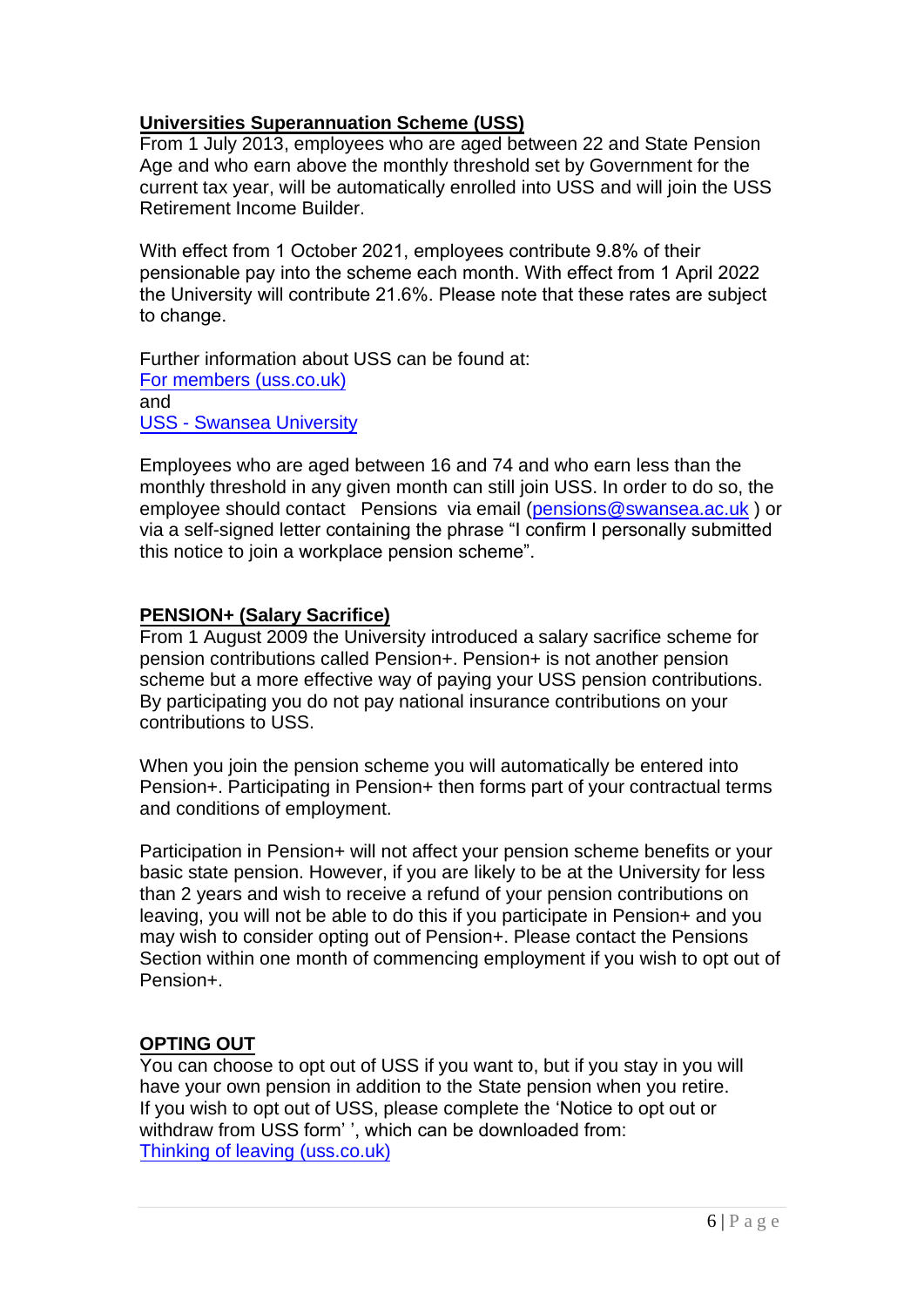Once you have downloaded and completed it, please email it to [pensions@swansea.ac.uk](mailto:pensions@swansea.ac.uk) or send it to Pensions Section, Finance Department, Singleton Park, Swansea University SA2 8PP.

If you have not participated in Pension+, your completed 'Notice to opt out or withdraw from USS form' must be received within 2 years of the start date of your pension scheme enrolment, to be eligible for a refund of your contributions.

If you have participated in Pension+, your completed the 'Notice to opt out or withdraw from USS form' must be received within 3 months of the start date of your pension scheme enrolment, to be eligible for a refund of your contributions.

If you want to stop making payments after the end of the opt-out period you can do so, but any contributions already made will not be refunded. If you decide to opt out, you can still re-join USS. To do so please contact Pensions via an email [\(pensions@swansea.ac.uk](mailto:pensions@swansea.ac.uk) ) or via a self-signed letter containing the phrase 'I confirm I personally submitted this notice to join a workplace pension scheme'. Please note that you can re-join only once in any 12-month period.

If you choose to opt out or stop making payments at any time you will be automatically enrolled back into a pension scheme at a later date, usually every three years. We will notify you in advance to inform you that we are auto-enrolling you into the relevant scheme at that time. You will have the choice to opt out again if you wish.

For information on pensions and savings for later life visit: <https://www.gov.uk/workplace-pensions>

Please note that if you are under 75, work or usually work in the UK, and earn over the amount set by the government for the current tax year, we must by law:

- continue to maintain your membership of a scheme that meets certain government standards; and
- if your membership of such a scheme ends (and it is not because of something you do or fail to do), we must by law put you into another scheme that meets government standards straightaway.

#### **NOTICE OF TERMINATION**

Appointments are subject to three months notice, in writing, on either side.

#### **FAMILY FRIENDLY POLICY**

Swansea University has a Family Friendly Policy which incorporates the following:

• Maternity Leave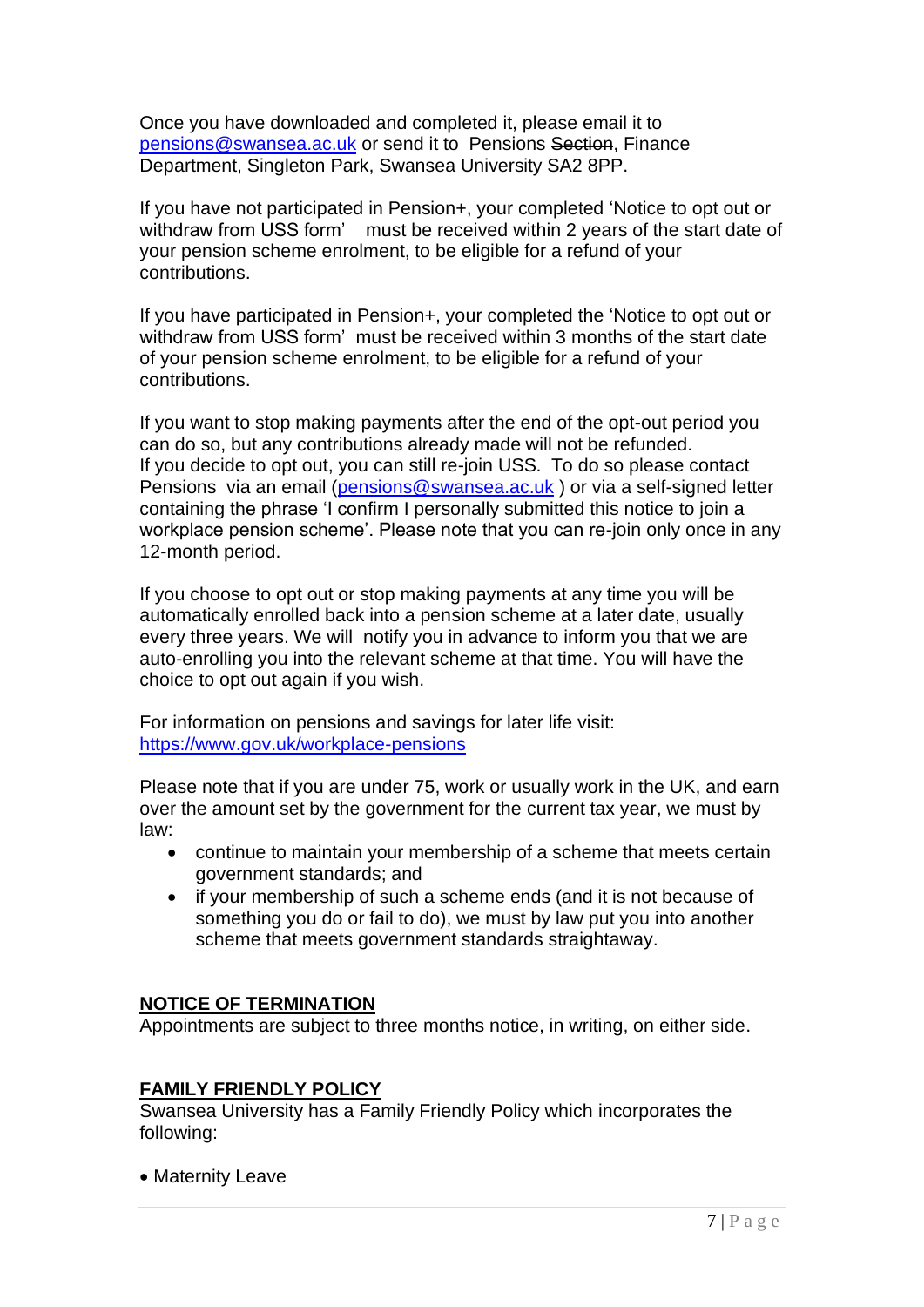- Adoption Leave
- Paternity Leave
- Parental Leave
- Time off for the care of dependants and domestic purposes
- Flexi-time working
- Flexible working arrangements
- Shared Parental Leave

For further information on any of these procedures please contact the Human Resources Department

# **STATUTE AND ORDINANCES**

Statute 6 of the University sets out a number of Ordinances which apply to all staff, these have been agreed with Trade Unions and approved by Council in 2010. The Ordinances cover a range of employment situations where formal procedures are required and are as follows:

- Redundancy;
- Non renewal of fixed term contracts and redundancy by way of termination of fixed term funding streams
- Conduct and other substantial reasons for dismissal;
- Capability and performance;
- Incapacity on health grounds;
- Termination of probationary appointments;
- Retirement;
- Termination on grounds of illegality;
- Termination of non-substantive positions;
- Staff grievances:
- Appeals;
- General provisions.

All Ordinances are available to download on the Human Resources Website.

# **DISCIPLINARY PROCEDURES**

The Conduct & Other Substantial Reason for Dismissal and the Capability and Performance Ordinances relate to Disciplinary matters. Copies of the Ordinances are available on the Human Resources Department Website.

In the event of any disciplinary steps being taken against members of staff in line with the Statutes, any appeal against a decision should be made, in accordance with the Appeals Ordinance.

# **GRIEVANCE PROCEDURES**

The Grievance Ordinance allows for grievances by academic members of staff concerning their appointments or employment where those grievances relate:

(a) To matters affecting themselves as individuals; or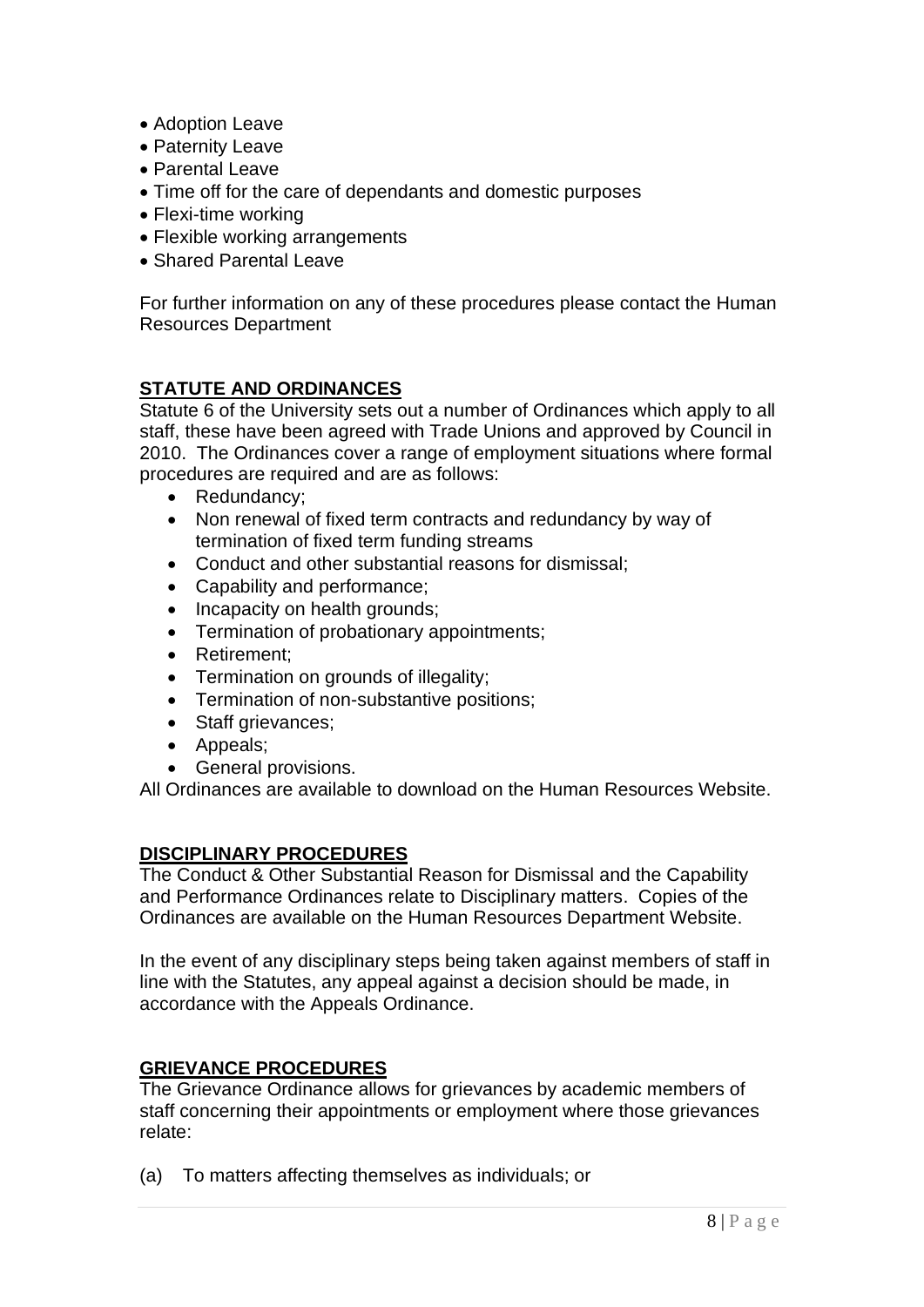(b) To matters affecting their personal dealings or relationships with other staff of Swansea University, not being matters for which express provision is made elsewhere in Statute 6.

Members of staff with a grievance which could properly be said to be covered by (a) and (b) above should raise the matter with their Head of College in the first instance.

Further details of the Grievance Ordinance are available on the Human Resources Website.

## **COLLECTIVE AGREEMENTS**

A Joint Negotiating Committee for Higher Education Staff (JNCHES) has been established to undertake collective bargaining for all higher education staff groups. The JNCHES has an independent Chair with Joint Secretaries appointed by the Universities and Colleges Employers' Association (UCEA) and the trade unions.

#### **TRADE UNION MEMBERSHIP**

Swansea University recognizes the University and College Union (UCU), UNISON, and UNITE as the appropriate trade unions to negotiate on behalf of staff, as appropriate to grade and job family.

Swansea University wishes to make clear to staff that, although it is not a condition of employment in Swansea University that a member of staff should be a member of a trade union, Swansea University welcomes their membership of the above Unions and their participation in that Union's activities.

# **REMOVAL EXPENSES**

Removal expenses, including the removal of the household effects and the reimbursement of legal and other approved expenses involved in selling and buying property up to a maximum of £2700 will be paid to newly appointed members of Staff.

Appointments for less than three years will not be eligible for removal expenses.

Further details on Removal Expenses (including the detail of eligible expenses) are contained within the University's Financial Regulations. Please note that the University reserves the right to reclaim any expenses paid should the member of staff resign within one year of commencing employment.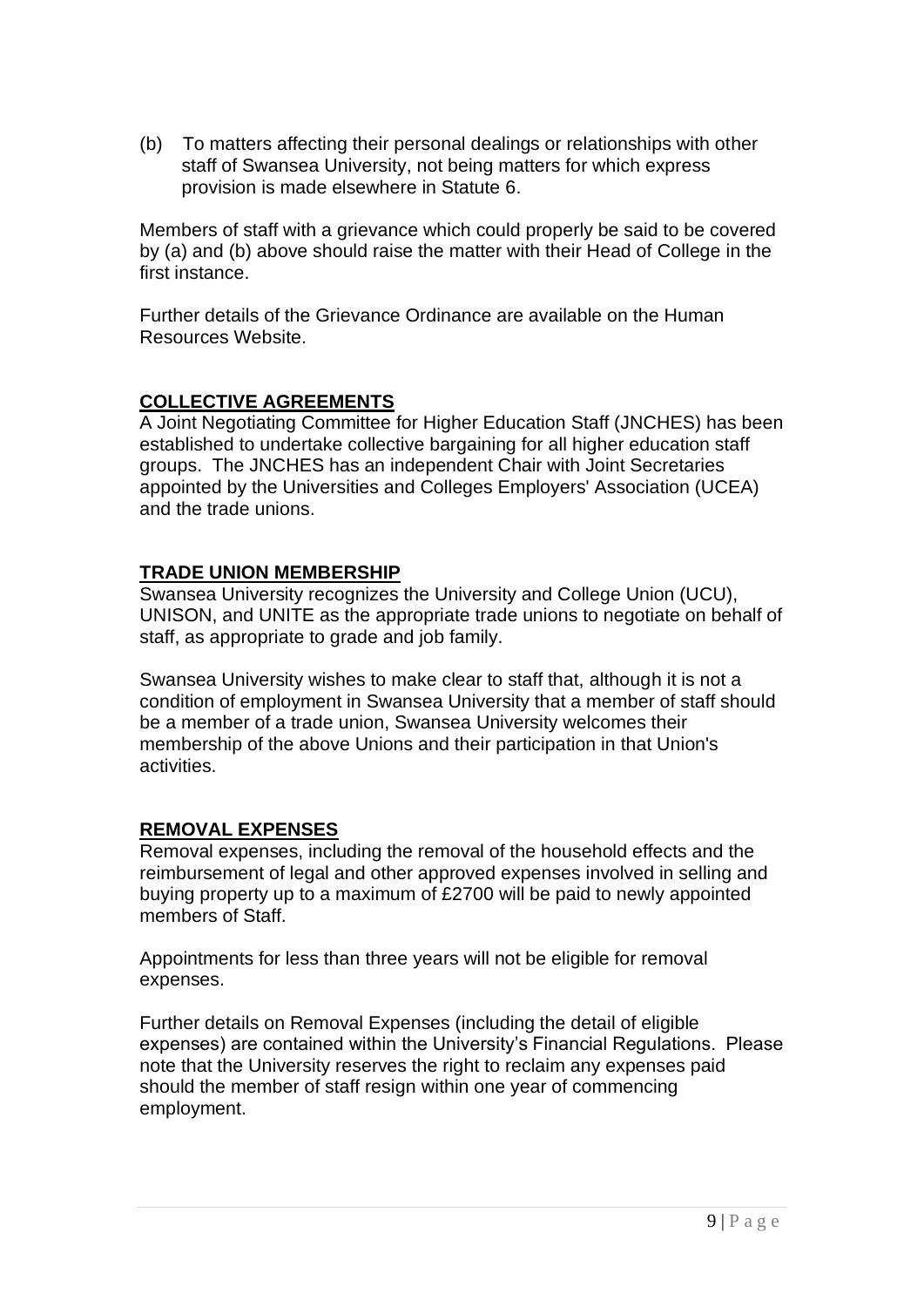## **INTELLECTUAL PROPERTY RIGHTS**

Appointments are subject to the "Intellectual Property Clause" which is included in Swansea University's policy on Intellectual Property. A copy of this policy is given to all employees on appointment.

#### **DECLARATION OF OUTSIDE INTERESTS**

It is a requirement that all members of staff ensure their declaration of outside interests is kept up-to-date, as and when any relevant changes in circumstance arise.

# **DATA PROTECTION**

Members of Staff shall not use, nor cause to be used, any Swansea University equipment or material or privately owned equipment for the purpose of constructing, maintaining or processing files of personal data (as defined by the Data Protection Act 1998) in connection with their duties except with the knowledge and approval of the Swansea University's Data Protection Officer.

Members of Staff shall in all cases abide by the data protection principles as contained in the Data Protection Act 1998. Copies of these principles may be obtained from the Data Protection Officer of Swansea University.

#### **ELIGIBILITY TO WORK IN THE UNITED KINGDOM**

Appointments are made subject to the production of original documentation demonstrating the individual's eligibility to work in the United Kingdom. The University is required by law to ensure that only those legally entitled to live and work in the United Kingdom can commence employment. In addition, the University is required to carry out checks on all employees to ensure compliance with this requirement.

In circumstances where an individual's right to live and work in the United Kingdom is declined or revoked, offers of employment will be withdrawn and/or appointments will be terminated within the terms of the relevant statute and ordinance.

# **QUALIFICATIONS**

Appointments are made subject to the production of original documentation evidencing all relevant educational and professional qualifications.

# **CONDITIONS OF APPOINTMENT**

The conditions of appointment may be changed from time to time, subject to agreement of Swansea University and relevant Trade Union(s). Staff will be